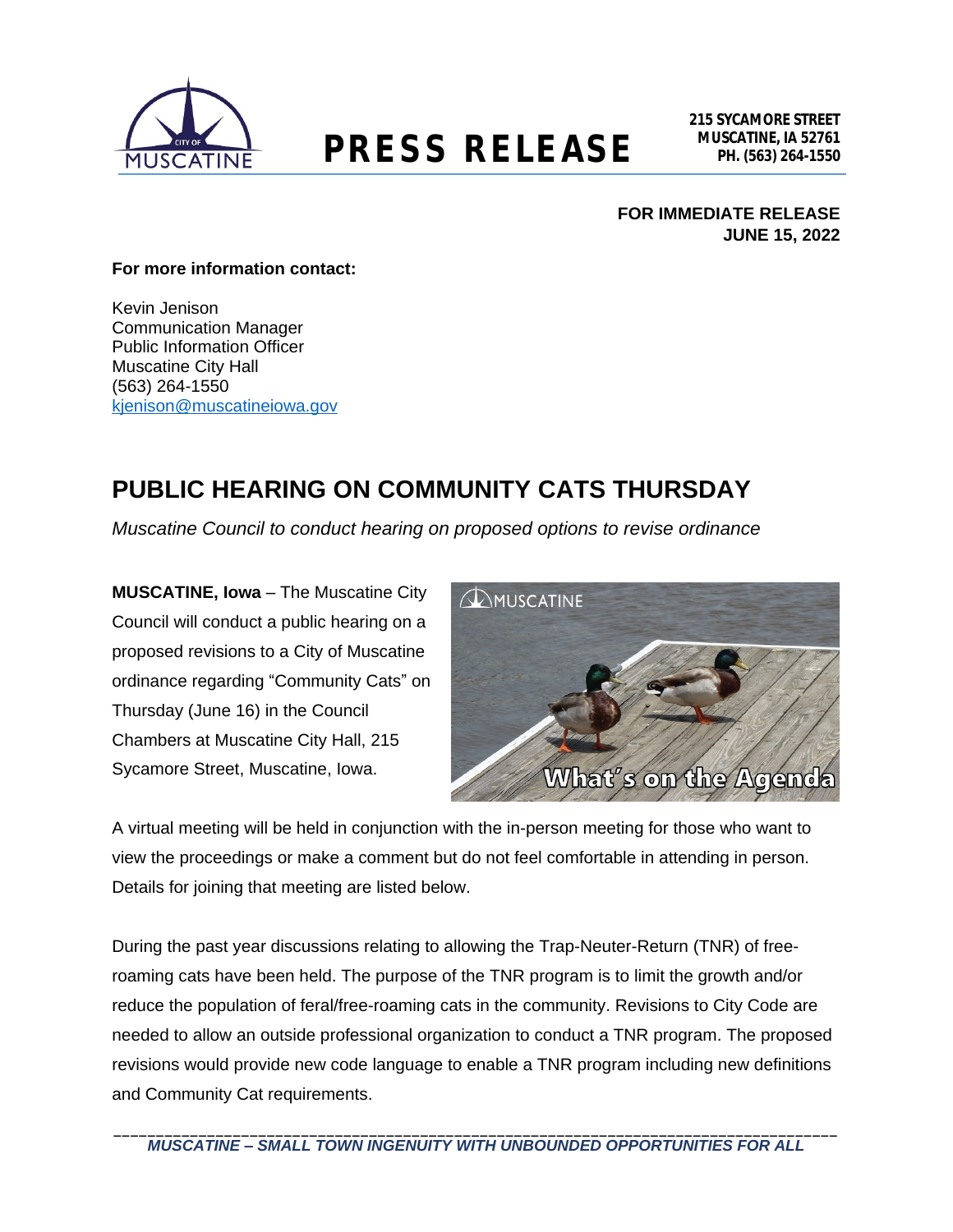

The first reading of the proposed ordinance is tentatively scheduled for July 7. That date may change depending on the direction Council would prefer once comments from the public, staff, and council members are heard.

The second reading of an ordinance establishing a TIF District for the proposed Development Agreements with Kent Corporation (for redevelopment of the former McKee Button Factory) and Merge, LLC (for development of a mixed-use project) will be heard by the Council Thursday.

The Council will also be asked to set two public hearings on July 7, the first for the proposed 67th Avenue Sidewalk Improvement Project and the second regarding an application for Community Development Block Grant Funds that will support the Mulberry Neighborhood Revitalization Pilot Project.

Thursday's City Council meeting is open to the public. Citizens who do not want to attend the inperson meeting can watch and/or participate through the GoToMeeting virtual meeting portal. Information on joining the session and how to make a comment during the meeting is listed below. The session will also be broadcast live on the City of Muscatine [YouTube channel](http://www.muscatineiowa.gov/youtube) and on Muscatine Power & Water Cable Channel 2.

Information on the presentations and other agenda items can be found by clicking [AGENDA](http://www.muscatineiowa.gov/Archive.aspx?AMID=37&Type=Recent) to download the City Council agenda and/or attachments.

The best way for the public to participate virtually is to log on or dial in to the GoToMeeting session, mute your device, watch the session on YouTube or Cable Channel 2. At the appropriate time, you will be able to unmute your device to ask a question or make a comment. The public can also use the "chat" feature on the *GoToMeeting* virtual meeting to pose a question to the Mayor, Council, or staff member.

Please mute your computer or phone while listening to the proceedings (press \*6 when using phone or mute button on computer). A chat window is available when you use your computer,